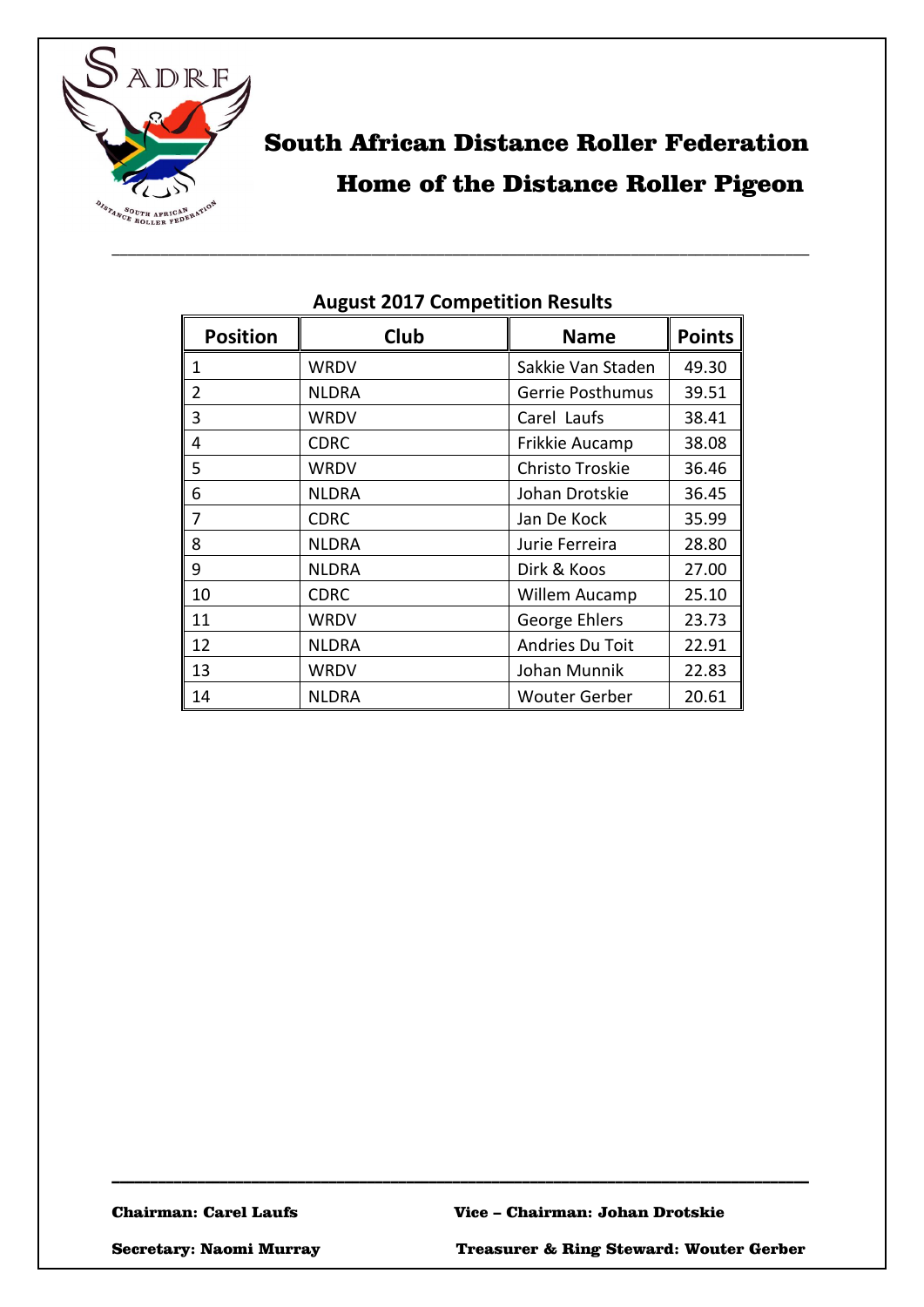

# South African Distance Roller Federation Home of the Distance Roller Pigeon

| <b>Position</b> | Club         | <b>Name</b>          | <b>Points</b> |
|-----------------|--------------|----------------------|---------------|
| 1               | <b>CDRC</b>  | Frikkie Aucamp       | 280.29        |
| $\overline{2}$  | <b>WRDV</b>  | Sakkie van Staden    | 262.09        |
| 3               | <b>NLDRA</b> | Gerrie Posthumus     | 253.52        |
| 4               | <b>NLDRA</b> | Johan Drotskie       | 248.24        |
| 5               | <b>CDRC</b>  | Jan De Kock          | 228.69        |
| 6               | WRDV         | Carel Laufs          | 219.25        |
| 7               | <b>NLDRA</b> | Dirk & Koos          | 205.19        |
| 8               | <b>WRDV</b>  | George Ehlers        | 202.48        |
| 9               | WRDV         | Christo Troskie      | 189.06        |
| 10              | WRDV         | Johan Munnik         | 177.67        |
| 11              | <b>NLDRA</b> | Andries Du Toit      | 170.43        |
| 12              | <b>CDRC</b>  | Chris Kinnear        | 169.54        |
| 13              | <b>NLDRA</b> | Jurie Ferreira       | 138.28        |
| 14              | <b>NLDRA</b> | <b>Wouter Gerber</b> | 127.16        |
| 15              | <b>CDRC</b>  | Willem Aucamp        | 96.16         |
| 16              | <b>NLDRA</b> | Johan Booyens        | 88.13         |
| 17              | <b>CDRC</b>  | Sakkie Enslin        | 80.81         |

## **2017 League Position**

## **2017 Highest Competition Point**

| <b>Position</b> | Club        | <b>Name</b>       | <b>Points</b> |
|-----------------|-------------|-------------------|---------------|
|                 | <b>CDRC</b> | Frikkie Aucamp    | 50.28         |
|                 | WRDV        | Sakkie van Staden | 49.30         |
|                 | <b>WRDV</b> | Sakkie van Staden | 48.64         |
|                 | <b>WRDV</b> | Sakkie van Staden | 46.87         |
|                 | CDRC        | Frikkie Aucamp    | 45.12         |

\_\_\_\_\_\_\_\_\_\_\_\_\_\_\_\_\_\_\_\_\_\_\_\_\_\_\_\_\_\_\_\_\_\_\_\_\_\_\_\_\_\_\_\_\_\_\_\_\_\_\_\_\_\_\_\_\_\_\_\_\_\_\_\_\_\_\_\_\_\_\_\_\_\_\_\_\_\_\_\_\_\_\_\_\_\_\_\_\_\_

Secretary: Naomi Murray Treasurer & Ring Steward: Wouter Gerber